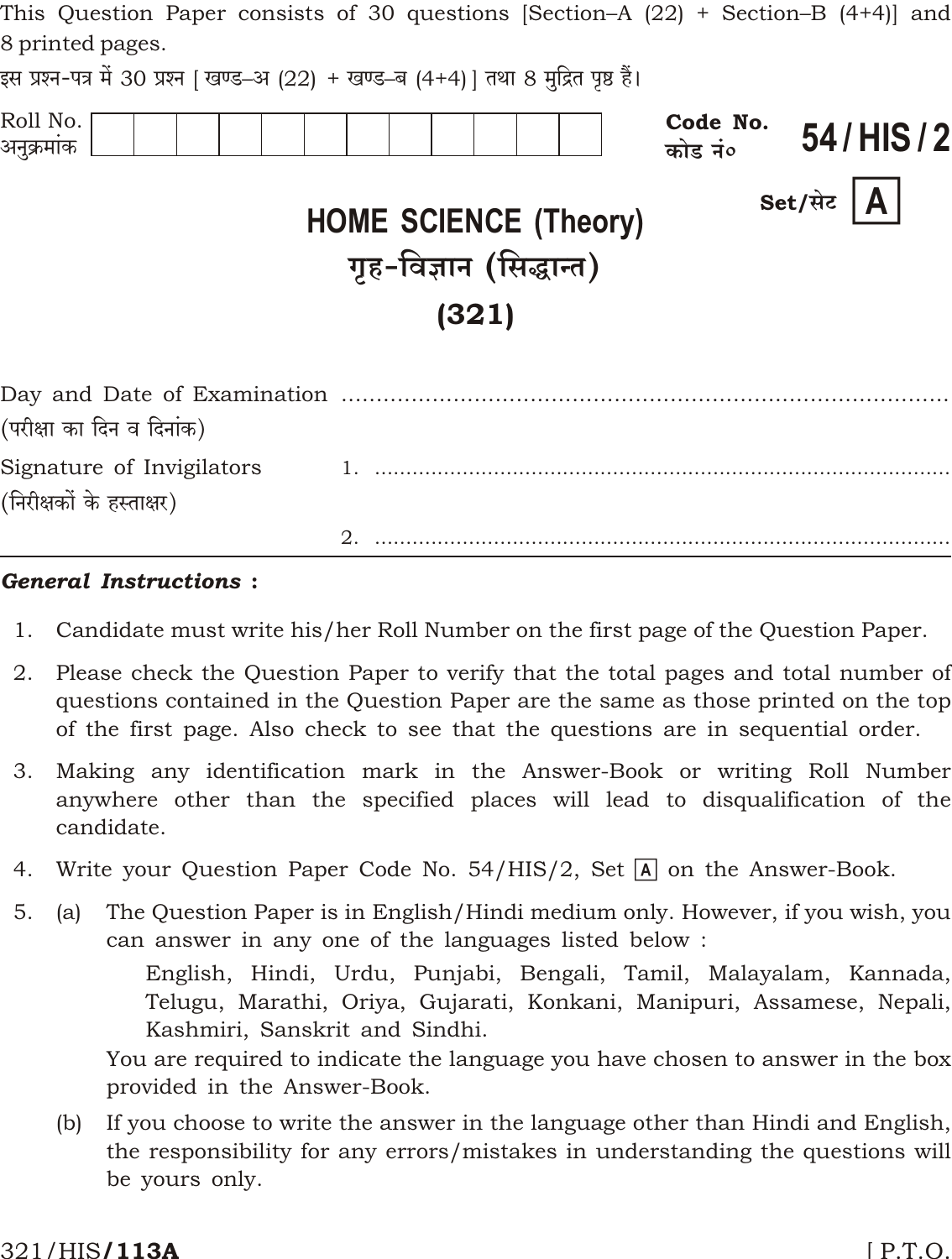### सामान्य अनुदेश :

- 1. परीक्षार्थी प्रश्न-पत्र के पहले पृष्ठ पर अपना अनुक्रमांक अवश्य लिखें।
- कृपया प्रश्न-पत्र को जाँच लें कि प्रश्न-पत्र के कुल पृष्ठों तथा प्रश्नों की उतनी ही संख्या है जितनी प्रथम पृष्ठ के सबसे 2. ऊपर छपी है। इस बात की जाँच भी कर लें कि प्रश्न क्रमिक रूप में हैं।
- उत्तर-पुस्तिका में पहचान-चिह्न बनाने अथवा निर्दिष्ट स्थानों के अतिरिक्त कहीं भी अनुक्रमांक लिखने पर परीक्षार्थी को 3. अयोग्य ठहराया जायेगा।
- अपनी उत्तर-पुस्तिका पर प्रश्न-पत्र की कोड नं० 54/HIS/2, सेट [A] लिखें।  $4.$
- (क) प्रश्न-पत्र केवल हिन्दी/अंग्रेजी में है। फिर भी, यदि आप चाहें तो नीचे दी गई किसी एक भाषा में उत्तर दे 5. सकते हैं :

अंग्रेजी, हिन्दी, उर्दू, पंजाबी, बंगला, तमिल, मलयालम, कन्नड़, तेलुगू, मराठी, उड़िया, गुजराती, कोंकणी, मणिपुरी, असमिया, नेपाली, कश्मीरी, संस्कृत और सिन्धी।

कृपया उत्तर-पुस्तिका में दिए गए बॉक्स में लिखें कि आप किस भाषा में उत्तर लिख रहे हैं।

(ख) यदि आप हिन्दी एवं अंग्रेजी के अतिरिक्त किसी अन्य भाषा में उत्तर लिखते हैं, तो प्रश्नों को समझने में होने वाली त्रुटियों/गलतियों की जिम्मेदारी केवल आपकी होगी।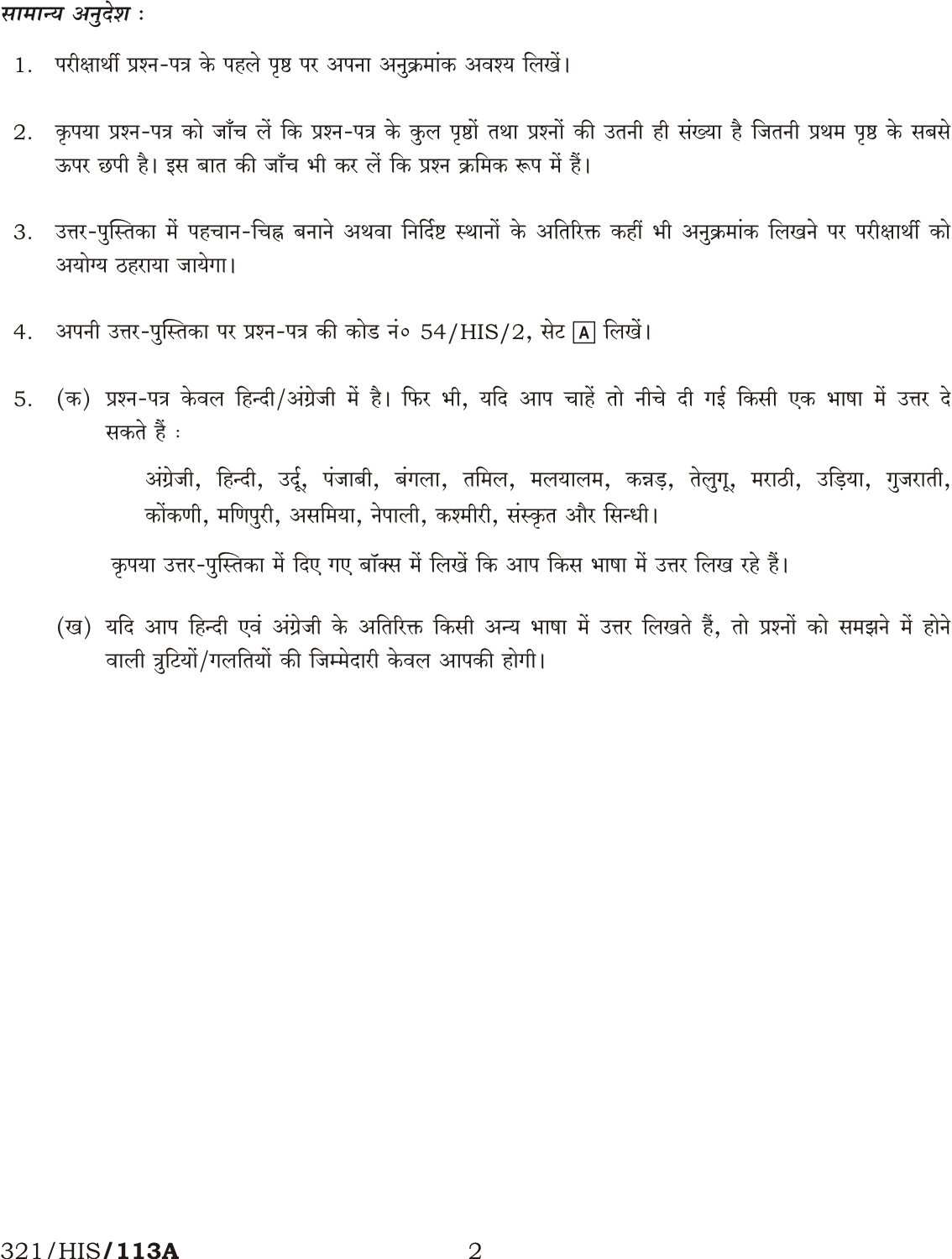# **HOME SCIENCE (Theory)** गृह-विज्ञान (सिद्धान्त)

# $(321)$

Time: 3 Hours |

[ Maximum Marks: 80

समय : 3 घण्टे ]

<u>|</u> पूर्णांक : 80

- Note: This Question Paper consists of two Sections, viz., 'A' and 'B'.  $(i)$ 
	- All questions from Section 'A' are to be attempted.  $(ii)$
	- Section 'B' has *two* options. Candidates are required to attempt questions  $(iii)$ from one option only.
	- $(iv)$ Draw neat, clean and labelled diagrams wherever necessary.
- इस प्रश्न-पत्र में दो खण्ड हैं-खण्ड 'अ' तथा खण्ड 'ब'। निर्देश :  $(i)$ 
	- खण्ड 'अ' के सभी प्रश्नों को हल करना है।  $(ii)$
	- खण्ड 'ब' में दो विकल्प हैं। परीक्षार्थियों को केवल एक विकल्प के ही प्रश्नों के उत्तर देने हैं।  $(iii)$
	- जहाँ भी आवश्यक हो, साफ, स्वच्छ तथा लेबल के साथ चित्र बनाएँ।  $(iv)$

# **SECTION-A**

### खण्ड–अ

- 1. What do you understand by a nuclear family? एकल परिवार से आप क्या समझते हैं?
- 2. On the basis of which two indicators would you declare that your friend has sound mental health? किन दो सूचकों के आधार पर आप अपने दोस्त के मानसिक स्वास्थ्य को उत्तम घोषित करेंगे?
- **3.** Mention any two symptoms of syphilis. सिफ़िलिस के कोई दो लक्षण बताइए।

 $\mathbf{1}$ 

 $\mathbf{1}$ 

 $\mathbf{1}$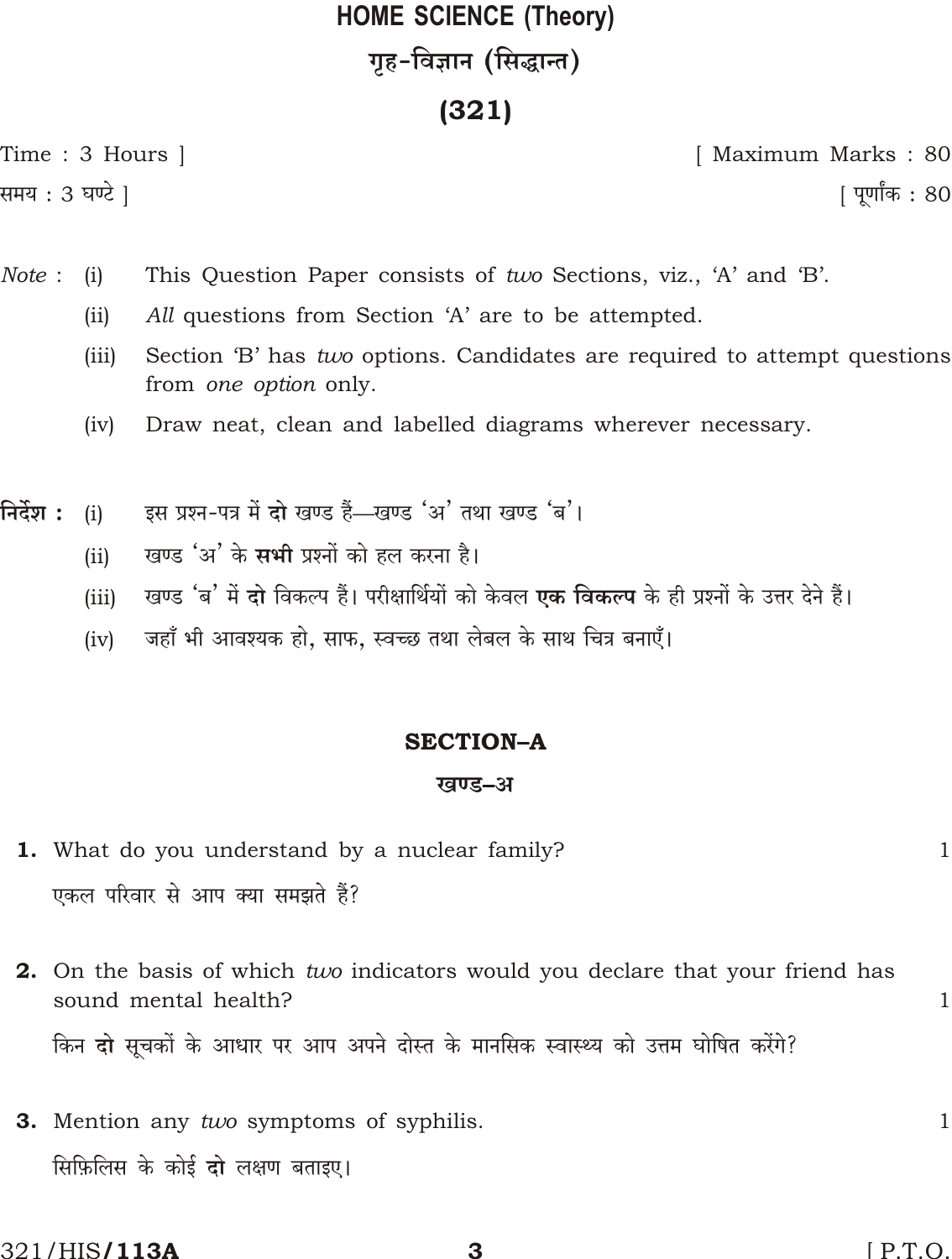- 4. Three-year old Rinku has started bed-wetting after her younger brother was born. In what two ways can her parents help her get rid of this problem? अपने छोटे भाई के पैदा होने के पश्चात् तीन-वर्षीय रिंकू ने बिस्तर गीला करना आरंभ कर दिया। इस आदत से उसके माता-पिता किन दो तरह से छुटकारा दिला सकते हैं?
- 5. Name a macronutrient and a micronutrient which help in the clotting of blood.  $\overline{2}$ एक वृहद्-पोषक तत्त्व का तथा एक सूक्ष्म-पोषक तत्त्व का नाम बताइए जो रक्त-जमाव में सहायता करते हैं।
- 6. List any four community services available in your neighbourhood.  $\overline{2}$ अपने आस-पास उपलब्ध किन्हीं **चार** सार्वजनिक सेवाओं की सूची बनाइए।
- 7. In what two ways each burning test can help you identify cotton and wool fibres? जलाने के प्रयोग द्वारा आप सुती व ऊनी रेशों की पहचान किन **दो-दो** तरह से कर सकते हैं?
- 8. Classify the following finishes into two categories :  $\overline{2}$ 
	- Dyeing  $(a)$
	- Scouring  $(b)$
	- Bleaching  $|c|$
	- $(d)$ Mercerization

निम्नलिखित परिसज्जाओं को दो श्रेणियों में वर्गीकृत कीजिए :

- (क) रंगाई
- (ख) मंजाई
- $(\Pi)$ विरंजन
- (घ) मर्सरीकरण
- **9.** What four precautions should you take while storing your woollens for a long time?

 $\overline{2}$ 

 $\mathbf{1}$ 

 $\overline{2}$ 

लम्बे समय के लिए अपने ऊनी वस्त्रों को संग्रह करते समय आपको कौन-सी **चार** सावधानियाँ बरतनी चाहिए?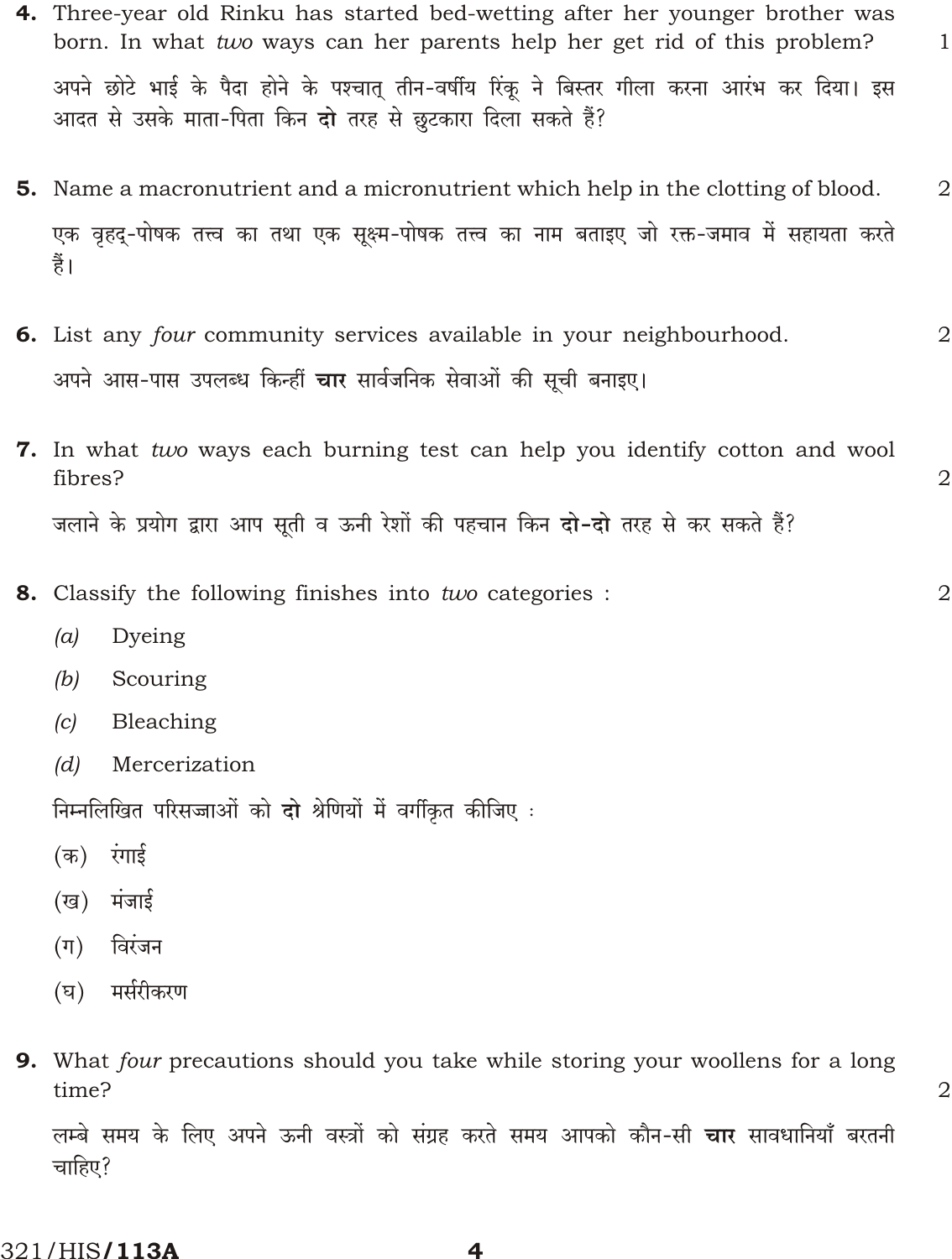- 10. Give four suggestions to make a blind child become independent.  $\overline{2}$ एक अंधे बच्चे को आत्मनिर्भर बनाने के लिए **चार** सझाव दीजिए।
- 11. Write four reasons to teach ethics and values to youth.  $\overline{2}$ युवाओं को नीति और मूल्य की शिक्षा देने के **चार** कारण बताइए।
- 12. Why is it important to provide additional proteins and calcium to a pregnant  $w<sub>oman</sub>$ ?  $\overline{4}$ गर्भवती स्त्री को अतिरिक्त प्रोटीन और कैल्सियम देना अनिवार्य क्यों है?
- 13. Suggest four ways to save your energy while working in the kitchen.  $\overline{4}$ रसोईघर में कार्य करते समय, अपनी ऊर्जा की बचत करने के **चार** सुझाव दीजिए।
- 14. Outline the steps of preparing an orange squash.  $\overline{4}$ संतरे का स्कॉश बनाने की विधि के चरण लिखिए।

15. Your sister has given birth to a baby girl on 1.1.2017. To guide your sister, prepare an immunization schedule for her first year.  $\overline{4}$ आपकी बहन ने 1.1.2017 को एक कन्या को जन्म दिया है। अपनी बहन का मार्गदर्शन करने के लिए बच्चे के पहले वर्ष की प्रतिरक्षण सारिणी बनाइए।

- **16.** Mention *four* characteristics of sixteen-year old girls.  $\overline{4}$ सोलह-वर्षीय लडकियों की **चार** विशेषताएँ लिखिए।
- 17. State two points each you will keep in mind when selecting clothes for the following:  $\overline{4}$ 
	- $(a)$ A long bus journey
	- $(b)$ A marriage occasion
	- $|c|$ A working adult
	- $(d)$ An old man

#### 321/HIS**/113A**

 $[ P.T.O.$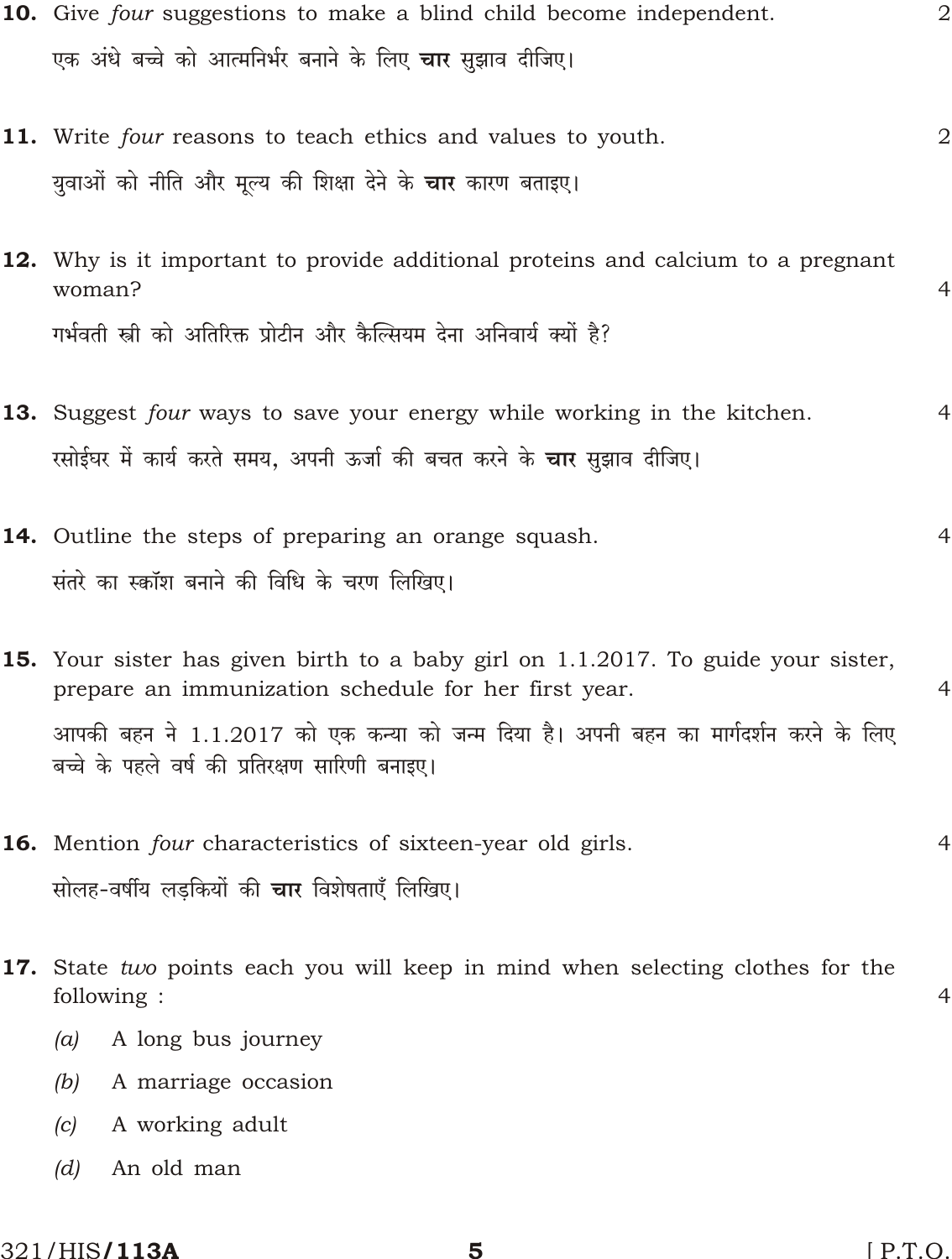निम्नलिखित के लिए वस्त्रों का चनाव करते समय आप किन **दो-दो** बातों का ध्यान रखेंगे?

- लम्बी बस यात्रा (क)
- (ख) विवाह का अवसर
- (ग) कामकाजी प्रौढ
- (घ) वृद्ध पुरुष
- **18.** "A child's development is influenced by his home environment." Support this statement with the help of four examples.

''एक बच्चे का विकास उसके घरेलू वातावरण से प्रभावित होता है।'' इस कथन की पुष्टि **चार** उदाहरणों की सहायता से कीजिए।

 $\overline{4}$ 

 $\overline{4}$ 

**19.** Suggest *eight* ways by which you can make best use of space in your one-room house.

अपने एक कमरे के घर में स्थान का सर्वोत्तम उपयोग करने के **आठ** सझाव दीजिए।

- **20.** Plan a low-cost balanced lunch for a pregnant woman. What four factors would you keep in mind while planning this meal? 6 गर्भवती स्त्री के लिए कम मूल्य में एक संतुलित दोपहर के भोजन का आयोजन कीजिए। इस आहार की आयोजना करते समय आप किन **चार** बातों का ध्यान रखेंगे?
- 21. "Improper habits of people lead to environment degradation." Support this statement with the help of six examples. 6 ''लोगों की अनुचित आदतें, पर्यावरण निम्नीकरण का कारण बन सकती हैं।'' इस कथन की पुष्टि छः उदाहरणों की सहायता से कीजिए।
- **22.** Explain any *three* techniques of fabric construction in your own words. 6 वस्त्र निर्माण की किन्हीं **तीन** तकनीकों का अपने शब्दों में वर्णन कीजिए।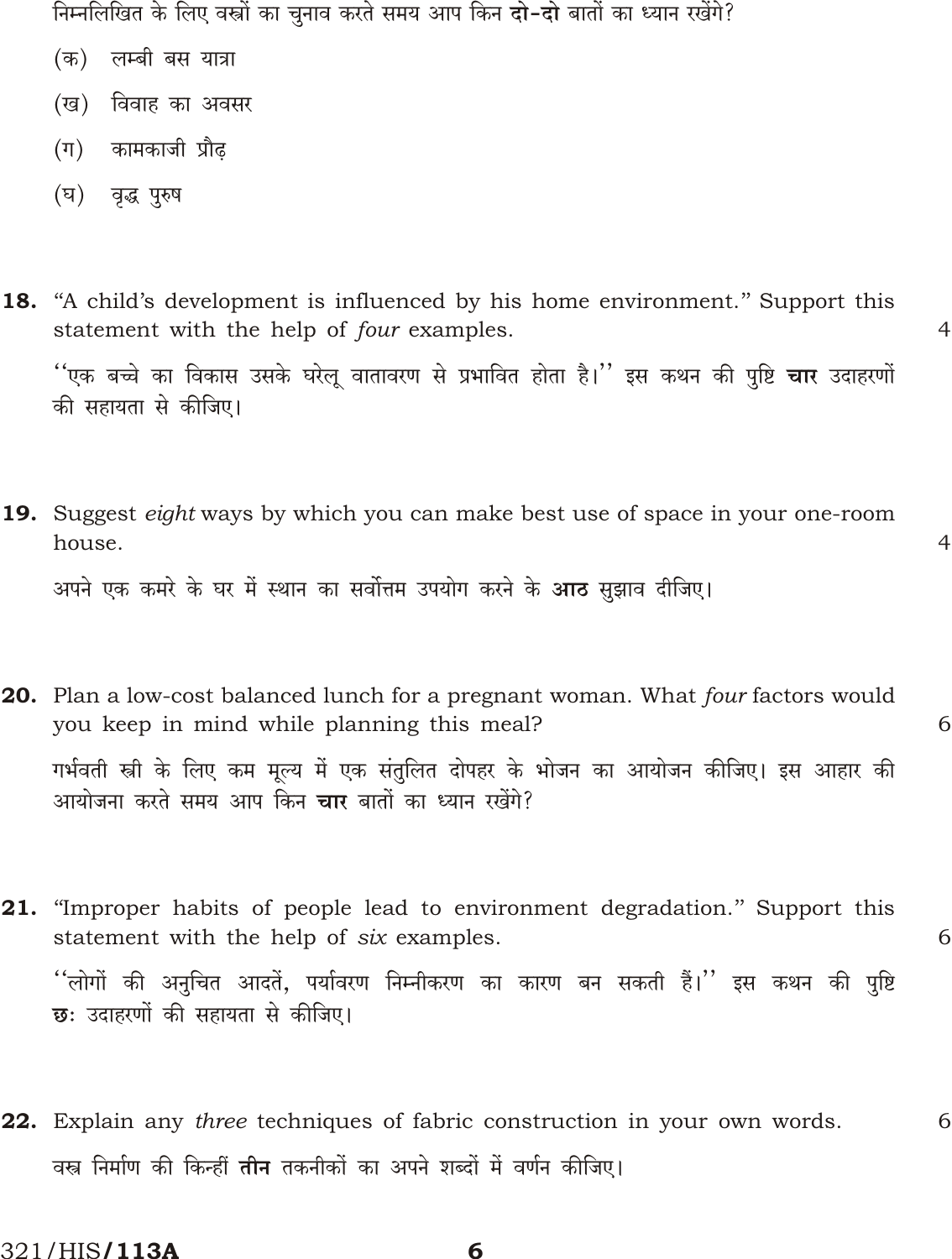# **SECTION-B** खण्ड-ब OPTION-I विकल्प–ा (Housekeeping) (गृह-व्यवस्था) 23. State four activities involved in the daily cleaning of a house.  $\overline{2}$ घर की रोज़ की सफाई के अन्तर्गत कौन-सी **चार** गतिविधियाँ होती हैं? 24. How will you maintain a polished wooden table?  $\overline{2}$ आप एक पॉलिश की गई लकडी की टेबल का रखरखाव कैसे करेंगे? 25. Give two examples each of the following cleansing materials:  $\overline{4}$  $(a)$ Abrasive Acid  $(b)$ Alkali  $|c|$  $(d)$ Solvent निम्नलिखित प्रत्येक सफाई सामग्री के दो उदाहरण दीजिए : (क) अपघर्षक (ख) अम्ल  $(\pi)$ क्षार विलायक  $(\nabla)$ 26. How will you change a 3-pin plug?  $\overline{4}$ एक 3-पिन प्लग को आप कैसे बदलेंगे?